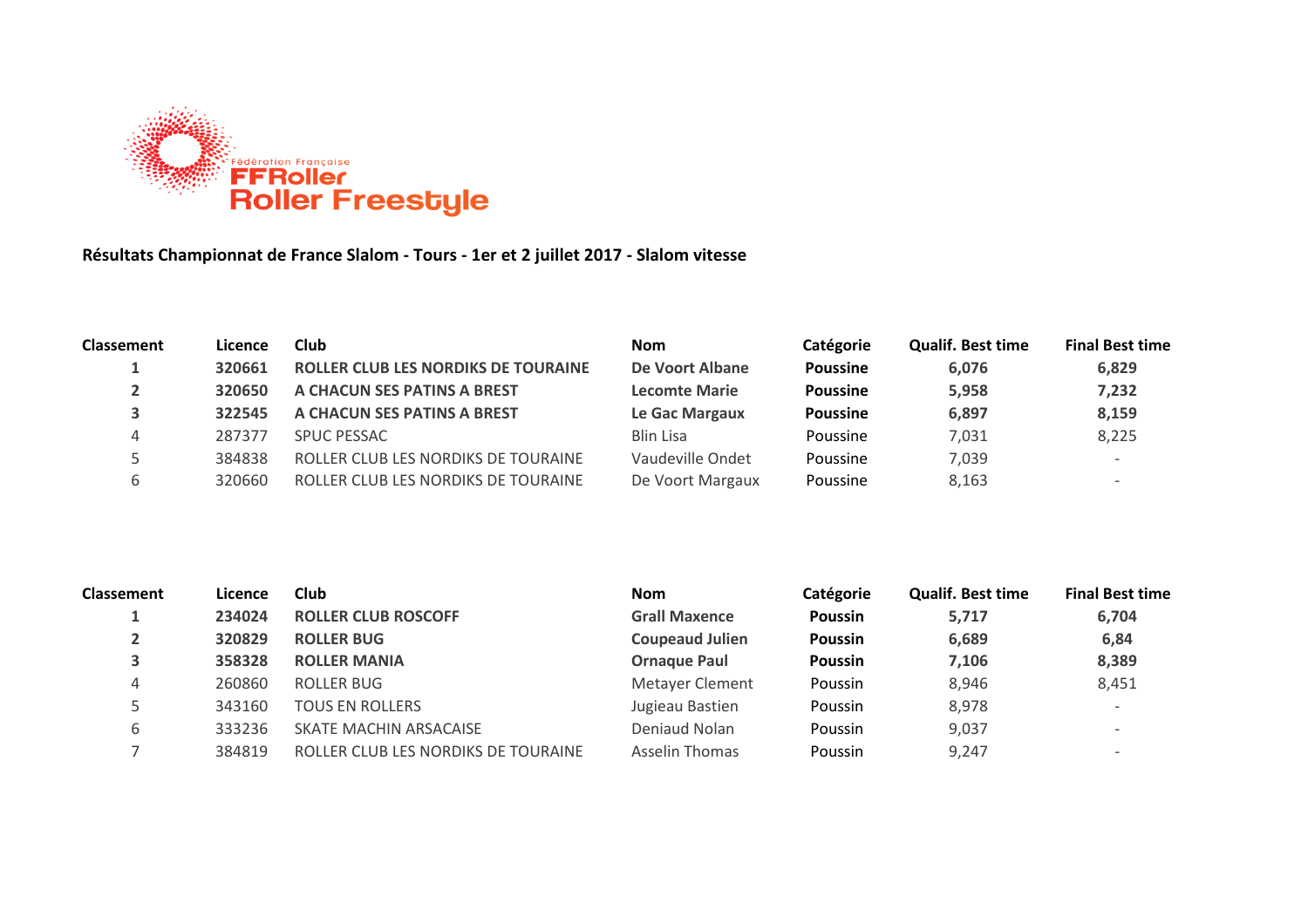| <b>Classement</b> | Licence | Club                               | <b>Nom</b>            | Catégorie        | <b>Qualif. Best time</b> | <b>Final Best time</b> |
|-------------------|---------|------------------------------------|-----------------------|------------------|--------------------------|------------------------|
|                   |         | <b>252270 DRAGON RIDERS</b>        | <b>Amiand Sephora</b> | <b>Benjamine</b> | 5,829                    | 6,514                  |
|                   |         | 280831 ROLLER BUG                  | Sivil Lila Belle      | <b>Benjamine</b> | 5,976                    | 7,033                  |
| 3                 |         | 347139 SPORT URBAIN NAZAIRIEN RIDE | Landrin Zoe           | <b>Benjamine</b> | 5,949                    | 6,724                  |
| 4                 |         | 341221 ROLLER BUG                  | Darrigrand Lea        | Benjamine        | 6,089                    | 6,933                  |
|                   |         | 311564 SPORT URBAIN NAZAIRIEN RIDE | Langevin Isaline      | Benjamine        | 6,301                    |                        |
| 6                 |         | 241368 PATIN CLUB PLABENNECOIS     | Rivoalen Klervi       | Benjamine        | 6,324                    |                        |
|                   |         | 266498 ROLLER CLUB ROSCOFF         | Arzur Chimene         | Benjamine        | 6,599                    |                        |
| 8                 |         | 325978 DRAGON RIDERS               | Soubigou Loann        | Benjamine        | 7,13                     |                        |

| Classement | Licence | Club                           | <b>Nom</b>             | Catégorie       | <b>Qualif. best time</b> | <b>Finals best time</b>  |
|------------|---------|--------------------------------|------------------------|-----------------|--------------------------|--------------------------|
|            | 300924  | <b>SKATE MACHIN ARSACAISE</b>  | <b>Morboeuf Mathys</b> | <b>Benjamin</b> | 5,276                    | 6,233                    |
|            | 236882  | <b>SPUC PESSAC</b>             | <b>Blin Alexis</b>     | <b>Benjamin</b> | 5,47                     | 6,184                    |
| 3          | 349242  | <b>PATIN CLUB PLABENNECOIS</b> | <b>Simon Kristen</b>   | <b>Benjamin</b> | 5,559                    | 6,528                    |
| 4          | 284636  | SKATE MACHIN ARSACAISE         | <b>Bouquet Noah</b>    | Benjamin        | 5,286                    | 6,326                    |
| 5          | 347862  | ROLLER SKATING BRESSUIRAIS     | Reignier Lenny         | Benjamin        | 5,7                      | $\overline{\phantom{a}}$ |
| 6          | 218154  | ROLLER BUG                     | Laleve Damien          | Benjamin        | 5,736                    | $\overline{\phantom{0}}$ |
|            | 304756  | SKATE MACHIN ARSACAISE         | Dayries Liam           | Benjamin        | 5,804                    | $\overline{\phantom{0}}$ |
| 8          | 218538  | ROLLER BUG                     | <b>Metayer Antoine</b> | Benjamin        | 5,937                    | $\overline{\phantom{a}}$ |
| 9          | 329592  | <b>TOUS EN ROLLERS</b>         | Jugieau Thibault       | Benjamin        | DQ                       | $\overline{\phantom{a}}$ |

| <b>Classement</b> | Licence | Club                          | <b>Nom</b>            | Catégorie     | <b>Qualif, best time</b> | <b>Finals best time</b> |
|-------------------|---------|-------------------------------|-----------------------|---------------|--------------------------|-------------------------|
|                   | 269764  | <b>SKATE MACHIN ARSACAISE</b> | Castanheira Aude      | <b>Minime</b> | 5.656                    | 6,212                   |
|                   | 209584  | <b>ROLLER CLUB ROSCOFF</b>    | <b>Cardinal Julia</b> | <b>Minime</b> | 5,789                    | 5,9                     |
|                   | 271872  | <b>SKATE MACHIN ARSACAISE</b> | Lopes Christina       | <b>Minime</b> | 5,313                    | 6,062                   |
| 4                 | 299891  | A CHACUN SES PATINS A BREST   | Hernandez Laurine     | Minime        | 5,502                    | 6,137                   |
|                   | 208746  | SKATE MACHIN ARSACAISE        | Lacroix Salome        | Minime        | 5.669                    | 6,274                   |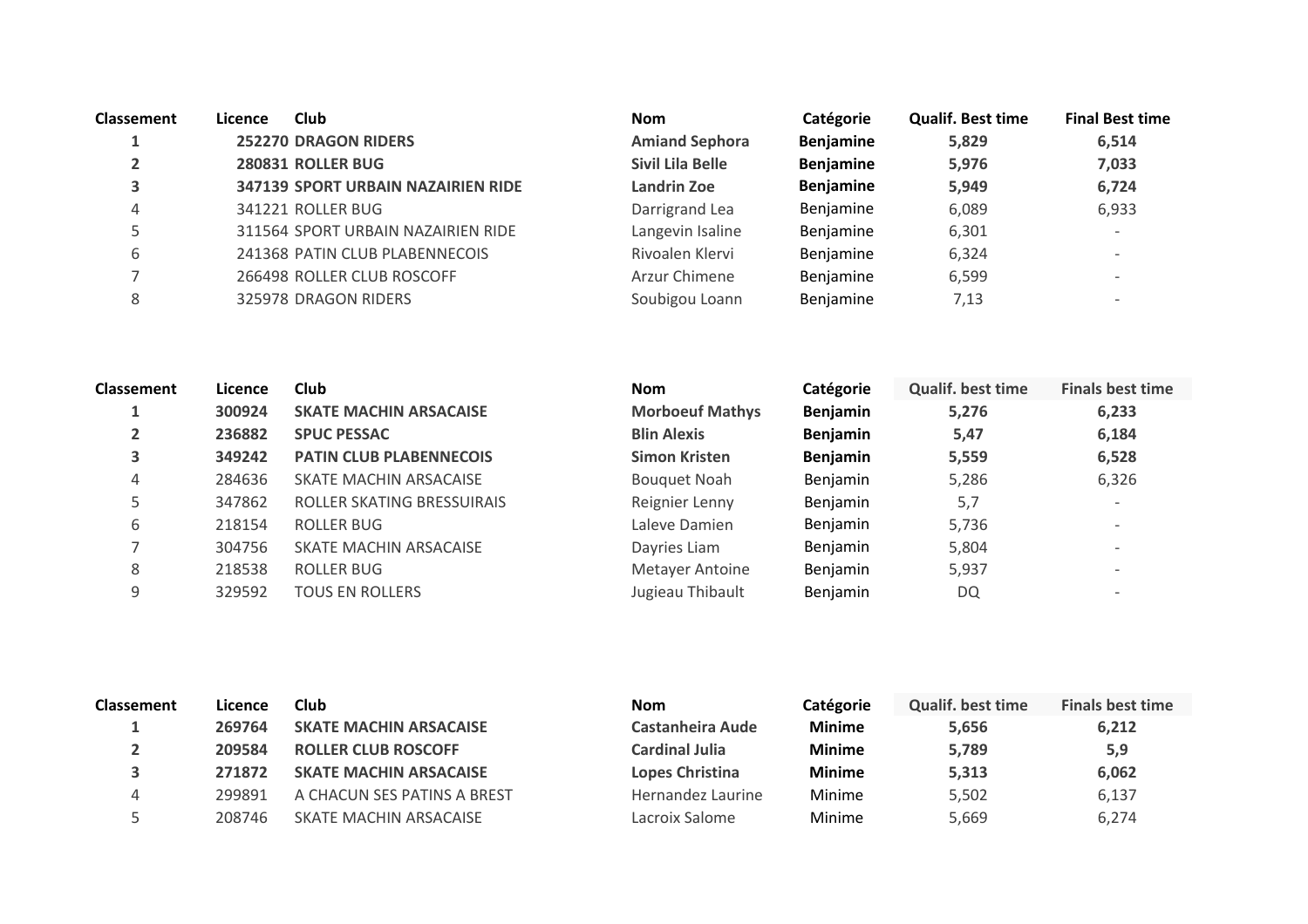| 6  | 300874 | ROLLER BUG                  | Sochay Melyssandre | Minime | 5,829 | 6,729                    |
|----|--------|-----------------------------|--------------------|--------|-------|--------------------------|
| 7  | 280662 | ROLLER CLUB ROSCOFF         | Gourvenec Naomi    | Minime | 5,874 | 6,761                    |
| 8  | 292572 | A CHACUN SES PATINS A BREST | Berrekama Assia    | Minime | 5,91  | 6,352                    |
| 9  | 307060 | <b>TOUS EN ROLLERS</b>      | <b>Baty Elea</b>   | Minime | 6,091 | $\overline{\phantom{0}}$ |
| 10 | 292454 | <b>ROLLER DOLE TAVAUX</b>   | Perrot Lucie       | Minime | 6,171 | $\overline{\phantom{0}}$ |
| 11 | 361501 | ROLLER BUG                  | Labat Celya        | Minime | 7,01  | $\overline{\phantom{0}}$ |
| 12 | 285108 | <b>TOUS EN ROLLERS</b>      | Brousseau Sarah    | Minime | 7,167 | $\overline{\phantom{0}}$ |
| 13 | 284371 | SPUC PESSAC                 | Desmazes Marie     | Minime | 7,288 | $\overline{\phantom{0}}$ |
| 14 | 288302 | ROLLER CLUB DE PORNICHET    | Armingeat Cleo     | Minime | DQ    | $\overline{\phantom{0}}$ |
|    |        |                             |                    |        |       |                          |

| <b>Classement</b> | Licence | Club                                                 | <b>Nom</b>               | Catégorie     | <b>Qualif. best time</b> | <b>Finals best time</b>  |
|-------------------|---------|------------------------------------------------------|--------------------------|---------------|--------------------------|--------------------------|
| 1                 | 284475  | <b>SKATE MACHIN ARSACAISE</b>                        | <b>Dayries Ethan</b>     | <b>Minime</b> | 4,784                    | 5,334                    |
| $\overline{2}$    | 200067  | <b>SPORT URBAIN NAZAIRIEN RIDE</b>                   | <b>Menard Remy</b>       | <b>Minime</b> | 4,787                    | 5,33                     |
| 3                 | 284623  | <b>SKATE MACHIN ARSACAISE</b>                        | <b>Deniaud Ethan</b>     | <b>Minime</b> | 5,404                    | 5,706                    |
| 4                 | 239856  | SKATE MACHIN ARSACAISE                               | <b>Gallant Balthazar</b> | Minime        | 5,033                    | 5,808                    |
| 5                 | 322523  | A CHACUN SES PATINS A BREST                          | Le Gac Gaetan            | Minime        | 5,044                    | 5,8                      |
| 6                 | 246189  | <b>INTREPIDE ANGERS ROLLER</b>                       | De Galassus Titouan      | Minime        | 5,409                    | 6,731                    |
| $\overline{ }$    | 226246  | <b>LES SAUTERELLES</b>                               | Prezeau Benoit           | Minime        | 5,528                    | 6,483                    |
| 8                 | 386233  | <b>SPUC PESSAC</b>                                   | Gillet Theo              | Minime        | 5,718                    | $\overline{\phantom{a}}$ |
| 9                 | 203997  | USO ROLLER ACCRO                                     | Griveau Nicolas          | Minime        | 5,719                    |                          |
| 10                | 354719  | <b>ROLLER BUG</b>                                    | Sarrade Maxime           | Minime        | 5,802                    | $\overline{\phantom{0}}$ |
| 11                | 346449  | ASSOCIATION SPORTIVE MONTLUCONNAISE SH Berthelot Tom |                          | Minime        | 5,985                    |                          |
| 12                | 299832  | USO ROLLER ACCRO                                     | Le Matoc H Martin        | Minime        | 6,428                    |                          |
| 13                | 317821  | ASSOCIATION SPORTIVE MONTLUCONNAISE SH Boireau Alan  |                          | Minime        | 7,125                    |                          |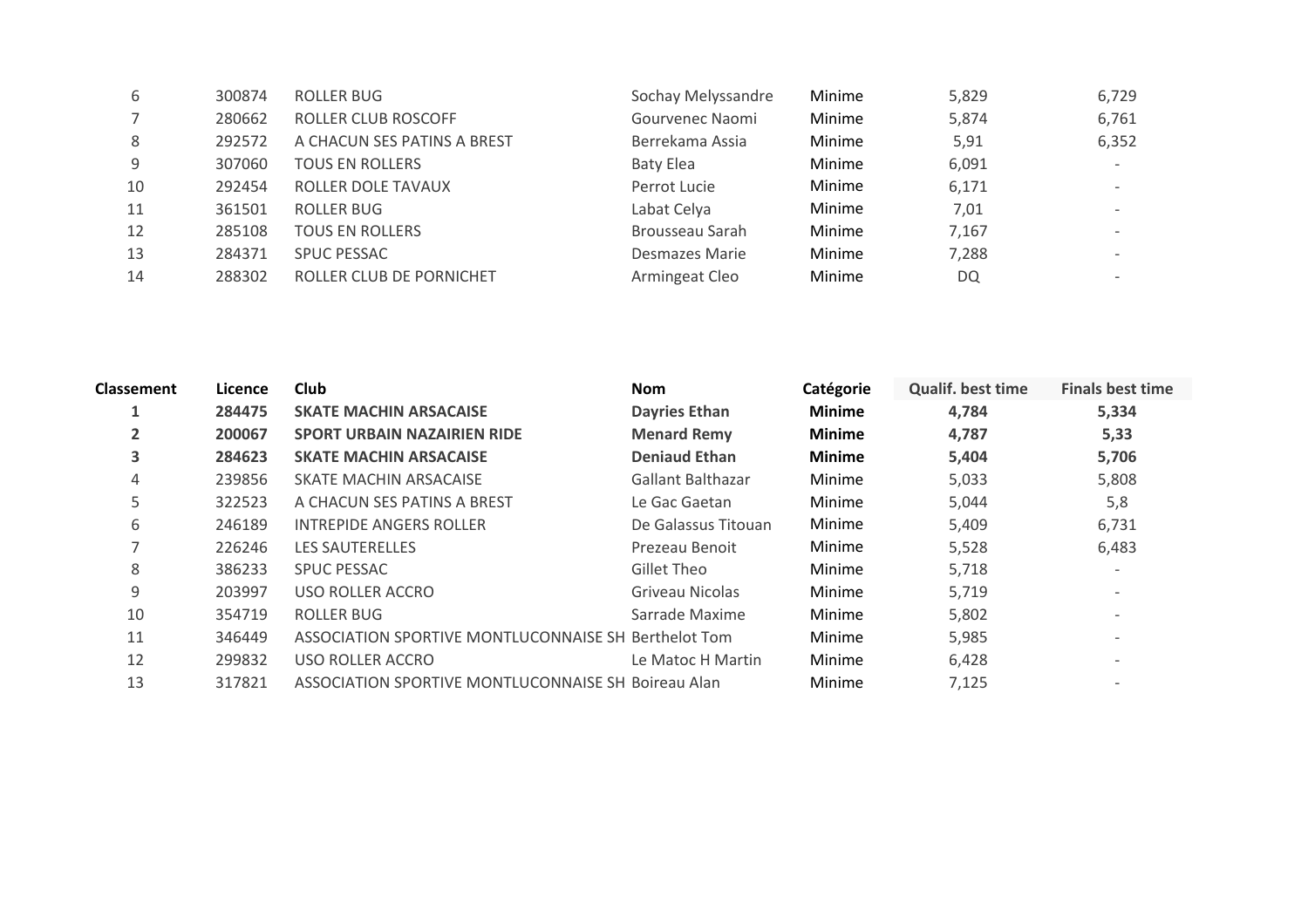| <b>Classement</b> | Licence | Club                           | <b>Nom</b>             | Catégorie  | <b>Qualif. best time</b> | <b>Finals best time</b>  |
|-------------------|---------|--------------------------------|------------------------|------------|--------------------------|--------------------------|
| 1                 | 196499  | <b>SAM ROLLER SPORTS</b>       | <b>Granjon Lily</b>    | <b>CJS</b> | 4,478                    | 5,266                    |
| $\overline{2}$    | 208741  | <b>SKATE MACHIN ARSACAISE</b>  | <b>Bouquet Alix</b>    | <b>CJS</b> | 4,97                     | 5,679                    |
| 3                 | 196500  | <b>SAM ROLLER SPORTS</b>       | <b>Granjon Zoe</b>     | <b>CJS</b> | 4,819                    | 5,482                    |
| 4                 | 160975  | ROLLER CLUB ROSCOFF            | Grall Justine          | <b>CJS</b> | 5,062                    | 5,859                    |
| 5                 | 181528  | SKATE MACHIN ARSACAISE         | Loutrein Oceane        | <b>CJS</b> | 5,075                    | 6,275                    |
| 6                 | 215031  | <b>SPUC PESSAC</b>             | <b>Oudot Perrine</b>   | <b>CJS</b> | 5,177                    | 5,707                    |
| 7                 | 203181  | <b>SPUC PESSAC</b>             | Moreno Laurine         | <b>CJS</b> | 5,27                     | 5,657                    |
| 8                 | 98612   | LES SAUTERELLES                | Autin Bettina          | <b>CJS</b> | 5,432                    | 6,5                      |
| 9                 | 170401  | <b>USC ACROLLER</b>            | Inbaraj Gabrielle      | <b>CJS</b> | 5,584                    | $\overline{\phantom{a}}$ |
| 10                | 104548  | <b>ROLLER BUG</b>              | Kerbrat Caroline       | <b>CJS</b> | 5,605                    |                          |
| 11                | 264730  | LES SAUTERELLES                | Bersoult Julie         | <b>CJS</b> | 5,646                    | $\overline{\phantom{a}}$ |
| 12                | 42546   | <b>DRAGON RIDERS</b>           | Cochey-Cahuzac Eva     | <b>CJS</b> | 5,857                    | $\overline{\phantom{a}}$ |
| 13                | 271829  | ROLLER CLUB DE PORNICHET       | <b>Poussier Maelie</b> | <b>CJS</b> | 6,218                    | $\overline{\phantom{a}}$ |
| 14                | 260167  | <b>PATIN CLUB PLABENNECOIS</b> | Leterrier Oceane       | <b>CJS</b> | 6,377                    | $\overline{\phantom{a}}$ |
| 15                | 285272  | <b>TOUS EN ROLLERS</b>         | Grossin Lisa           | <b>CJS</b> | 7,41                     |                          |
| 16                | 125808  | <b>SPUC PESSAC</b>             | Chollon Shirley        | <b>CJS</b> | <b>DQ</b>                |                          |
|                   |         |                                |                        |            |                          |                          |

| <b>Classement</b> | Licence | Club                                | <b>Nom</b>             | Catégorie  | <b>Qualif. best time</b> | <b>Finals best time</b>  |
|-------------------|---------|-------------------------------------|------------------------|------------|--------------------------|--------------------------|
| 1                 | 203176  | <b>SPUC PESSAC</b>                  | <b>Moreno Benjamin</b> | <b>CJS</b> | 4,478                    | 5,064                    |
| $\overline{2}$    | 72794   | <b>ROLLER BUG</b>                   | <b>Fort Jimmy</b>      | <b>CJS</b> | 4,275                    | 4,986                    |
| 3                 | 179655  | <b>ROLLER PROVENCE MEDITERRANEE</b> | <b>Rayer Yoan</b>      | <b>CJS</b> | 4,502                    | 5,108                    |
| 4                 | 296945  | <b>SPUC PESSAC</b>                  | Sow Guy                | <b>CJS</b> | 5,691                    | 5,165                    |
| 5                 | 76683   | SKATE MACHIN ARSACAISE              | Fort Yohann            | <b>CJS</b> | 4,58                     | 5,105                    |
| 6                 | 144576  | SPORT URBAIN NAZAIRIEN RIDE         | Lebois Romain          | <b>CJS</b> | 4,591                    | 5,336                    |
|                   | 170130  | SKATE MACHIN ARSACAISE              | Le Goff Kieran         | CJS.       | 4,882                    | 5,416                    |
| 8                 | 193621  | USC ACROLLER                        | Thierry Teddy          | CJS.       | 5,134                    | 5,769                    |
| 9                 | 248159  | <b>CHAMBERY ROLLER</b>              | Guillou Herve          | <b>CJS</b> | 4,395                    | $\overline{\phantom{a}}$ |
| 10                | 222067  | ROLLER PROVENCE MEDITERRANEE        | Van Overloop           | <b>CJS</b> | 4,807                    | 5,601                    |
| 11                | 348884  | <b>SPUC PESSAC</b>                  | Martin Quentin         | <b>CJS</b> | 5,038                    | 5,801                    |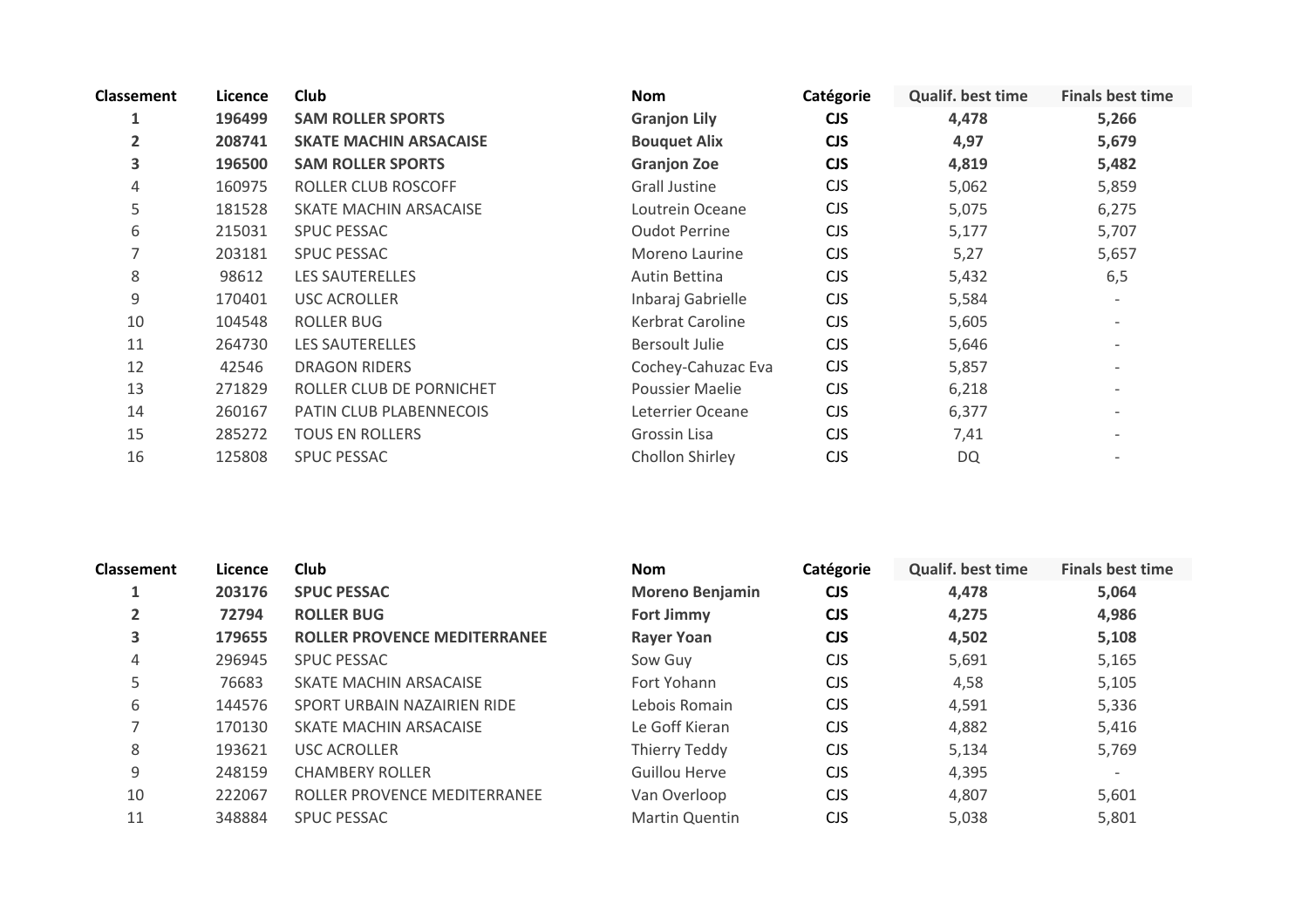| 12 | 60619  | ROLLER BUG                                          | <b>Briex Oscar</b>    | <b>CJS</b> | 5,334 | 6,49                     |
|----|--------|-----------------------------------------------------|-----------------------|------------|-------|--------------------------|
| 13 | 262050 | <b>DRAGON RIDERS</b>                                | Nicolao Ambroise      | <b>CJS</b> | 5,377 | $\overline{\phantom{0}}$ |
| 14 | 94410  | <b>ROLLER MANIA</b>                                 | Rayer Didier          | <b>CJS</b> | 5,534 | $\overline{\phantom{0}}$ |
| 15 | 339783 | ROLLER MANIA                                        | Hairy Tomy            | <b>CJS</b> | 5,551 | 5,779                    |
| 16 | 338482 | <b>ROLLER MANIA</b>                                 | Hairy Jeremy          | <b>CJS</b> | 5,805 | 6,137                    |
| 17 | 377033 | <b>CHAMBERY ROLLER</b>                              | <b>Bremont Pierre</b> | <b>CJS</b> | 6,031 | $\overline{\phantom{0}}$ |
| 18 | 264996 | USO ROLLER ACCRO                                    | <b>Rutard Marius</b>  | <b>CJS</b> | 6,15  | $\overline{\phantom{0}}$ |
| 19 | 322214 | ASSOCIATION SPORTIVE MONTLUCONNAISE SH Foucrier Tom |                       | CJS.       | 6,256 | $\overline{\phantom{0}}$ |
| 20 | 268264 | <b>MAGLISS XS</b>                                   | Jankowski             | <b>CJS</b> | 6,396 | $\overline{\phantom{0}}$ |
| 21 | 288183 | <b>STRASCROSS</b>                                   | Rapp Charles          | <b>CJS</b> | 6,494 | $\overline{\phantom{0}}$ |
| 22 | 24734  | <b>MAGLISS XS</b>                                   | Vu Van Kha Vincent    | <b>CJS</b> | DQ    | $\overline{\phantom{0}}$ |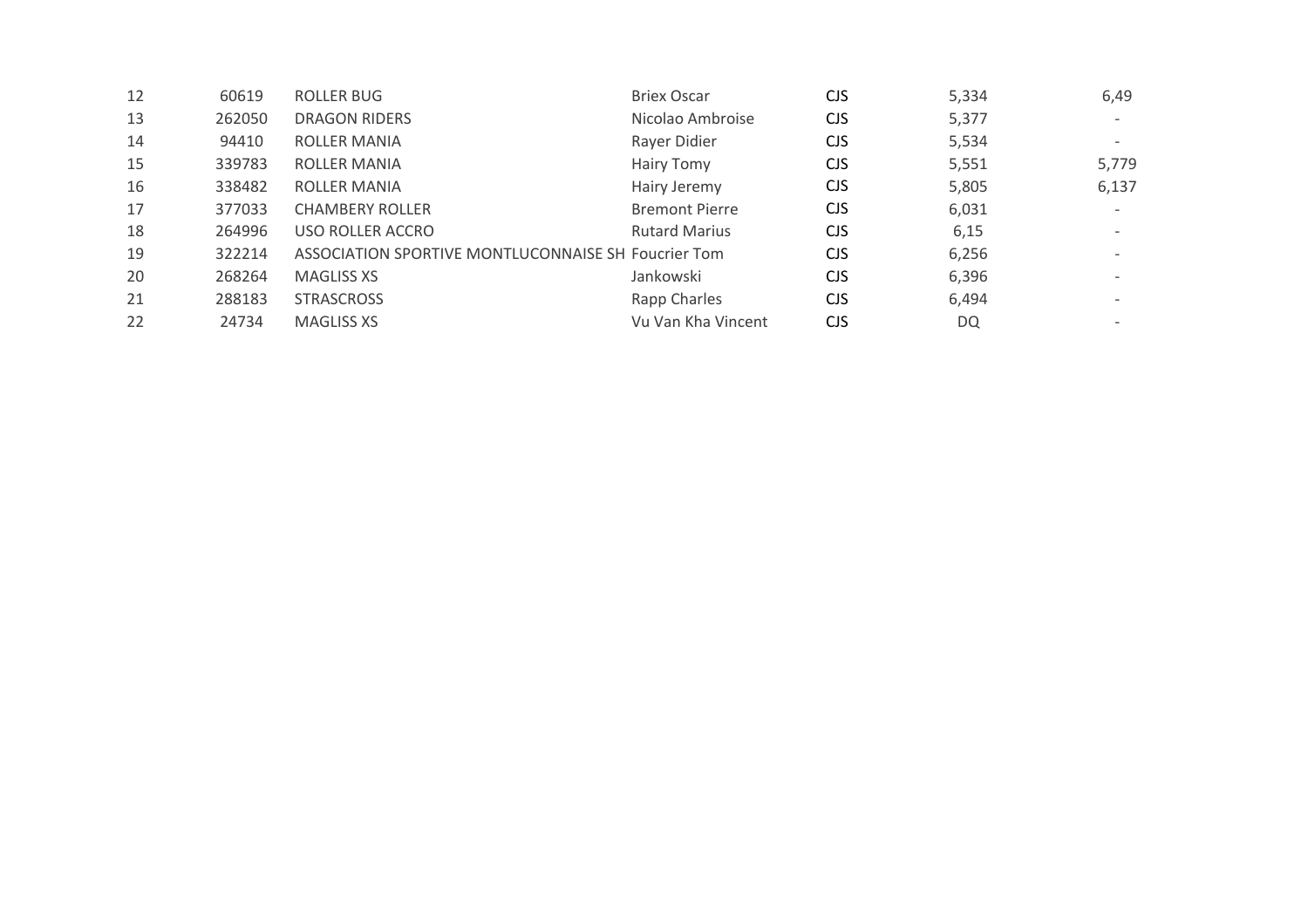

## **Résultats Championnat de France Slalom - Tours - 1 et 2 juillet - Slalom classic**

#### **Catégories Poussines & Poussins**

|           |                                  |      |                 |                 | Juge 1       |       |                 | Juge 2     |       |              | Juge 3          |                 |                 |       |                 |                 | Juge 4          |              | Juges 5         |                 |       |              |  |
|-----------|----------------------------------|------|-----------------|-----------------|--------------|-------|-----------------|------------|-------|--------------|-----------------|-----------------|-----------------|-------|-----------------|-----------------|-----------------|--------------|-----------------|-----------------|-------|--------------|--|
| Place Nom |                                  | Pén  | Tech            | <b>IArt</b>     | <b>Total</b> | Place | Tech            | <b>Art</b> | Total | <b>Place</b> | Tech            | <b>Art</b>      | Total           | Place | Tech            | Art             | Total           | <b>Place</b> | Tech            | <b>Art</b>      | Total | Place        |  |
|           | 1 De Voort Albane                |      | 19 <sub>l</sub> | 19 <sup>1</sup> | 34           |       | 22              | 231        | 41    |              | 23              | <b>20</b>       | 39 <sup>1</sup> |       | 18              | 18 <sup>1</sup> | 32 <sub>1</sub> |              | 19 <sup>1</sup> | 19 <sup>1</sup> | 34    |              |  |
|           | 2 Blin Lisa                      | 1,5  | <b>11</b>       |                 | 14,5         |       | 10 <sup>1</sup> | 4          | 12,5  |              | 12              | 10 <sup>1</sup> | 20,5            |       | 10 <sub>l</sub> |                 | 15,5            |              | 12              | 9 <sub>l</sub>  | 19,5  |              |  |
|           | <b>3 Vaudeville Ondet Jeanne</b> | 13,5 | 17 <sup>1</sup> | 15 <sub>1</sub> | 18,5         |       | 14              | 14         | 14,5  |              | 17 <sup>1</sup> | 12 <sub>1</sub> | 15,5            |       | 15              | 14 I            | 15,5            |              | 17              | 15 <sub>1</sub> | 18,5  | $\mathbf{3}$ |  |
|           | 4 De Voort Margaux               | L,5  | 12              | 61              | 16,5         |       | 12              |            | 15,5  |              |                 | 12              | 19,5            |       | Q               |                 | 14,5            |              | 10 <sup>1</sup> | 8 <sup>1</sup>  | 16,5  |              |  |
|           | 5 Asselin Thomas                 | 3,5  | 81              |                 | 6,5          |       | 81              |            | 7,5   |              |                 |                 | 7,5             |       |                 |                 | 2,5             |              |                 | -61             | 8,5   |              |  |
|           | 6 Ornaque Paul                   | 17,5 |                 |                 |              |       |                 |            |       |              |                 |                 |                 |       |                 |                 |                 |              |                 |                 |       |              |  |

#### **Catégories Benjamines & Benjamins**

|           |                      |     |                 | Juge 1          |             |                 | Juge 2          |                 |       | Juge 3          |                 |                 |              |                 | Juge 4          |              |              | Juge 5          |                 |       |       |
|-----------|----------------------|-----|-----------------|-----------------|-------------|-----------------|-----------------|-----------------|-------|-----------------|-----------------|-----------------|--------------|-----------------|-----------------|--------------|--------------|-----------------|-----------------|-------|-------|
| Place Nom |                      | Pén | Tech            | <b>Art</b>      | Total Place | Tech            | Art             | Total           | Place | Tech            | <b>Art</b>      | Total           | <b>Place</b> | Tech            | <b>Art</b>      | <b>Total</b> | <b>Place</b> | Tech            | <b>Art</b>      | Total | Place |
|           | 1 Landrin Zoe        |     | 31              | 36 <sup>1</sup> | 62          | 26              | 28              | 49              |       | 28              | 26 <sub>1</sub> | 49              |              | 26              | 29              | 50           |              | 33              | 35              | 63    |       |
|           | 2 Amiand Sephora     | 2,5 | 22              | 28              | 47,5        | 20 <sub>l</sub> | 26 <sub>1</sub> | 43,5            |       | 20              | 23              | 40,5            |              | 20 <sup>1</sup> | 24              | 41,5         |              | 27              | 30 <sup>1</sup> | 54,5  |       |
|           | <b>3 Blin Alexis</b> | 6,5 | 24              | 28              | 45,5        | 22              | 24              | 39,5            |       | 25              | 24              | 42,5            |              | 22              | 25              | 40,5         |              | 24 <sub>1</sub> | 26              | 43,5  |       |
|           | 4 Bouguet Noah       |     | 24              | 23              | 42          | 21              | 14              | 30 <sup>1</sup> |       | 23              | 21              | 39              |              | 22              | 19              | 36           |              | 28              | 21              | 44    |       |
|           | 5 Langevin Isaline   | 0,5 | 17 <sup>1</sup> | 18              | 34,5        | 13              | 11              | 23,5            |       | 12.             | 16 <sup>1</sup> | 27,5            |              | 10 <sub>1</sub> | 11              | 20,5         |              | 17              | 15 <sub>l</sub> | 31,5  |       |
|           | 6 Soubigou Loann     |     | 19              | 18              | 32          | 16              | 10 <sup>1</sup> | 21              |       | 16 <sub>1</sub> | 13              | 24              |              | 17              | 12 <sub>1</sub> | 24           |              | 19              | 11              | 25    |       |
|           | 7 Reignier Lenny     |     | 12              | 81              | 18          | 10 <sup>1</sup> |                 | 13              |       | 13 <sub>1</sub> | 11              | 22 <sub>1</sub> |              | 8               |                 | 11           |              | 10 <sup>1</sup> | 6I              | 14    |       |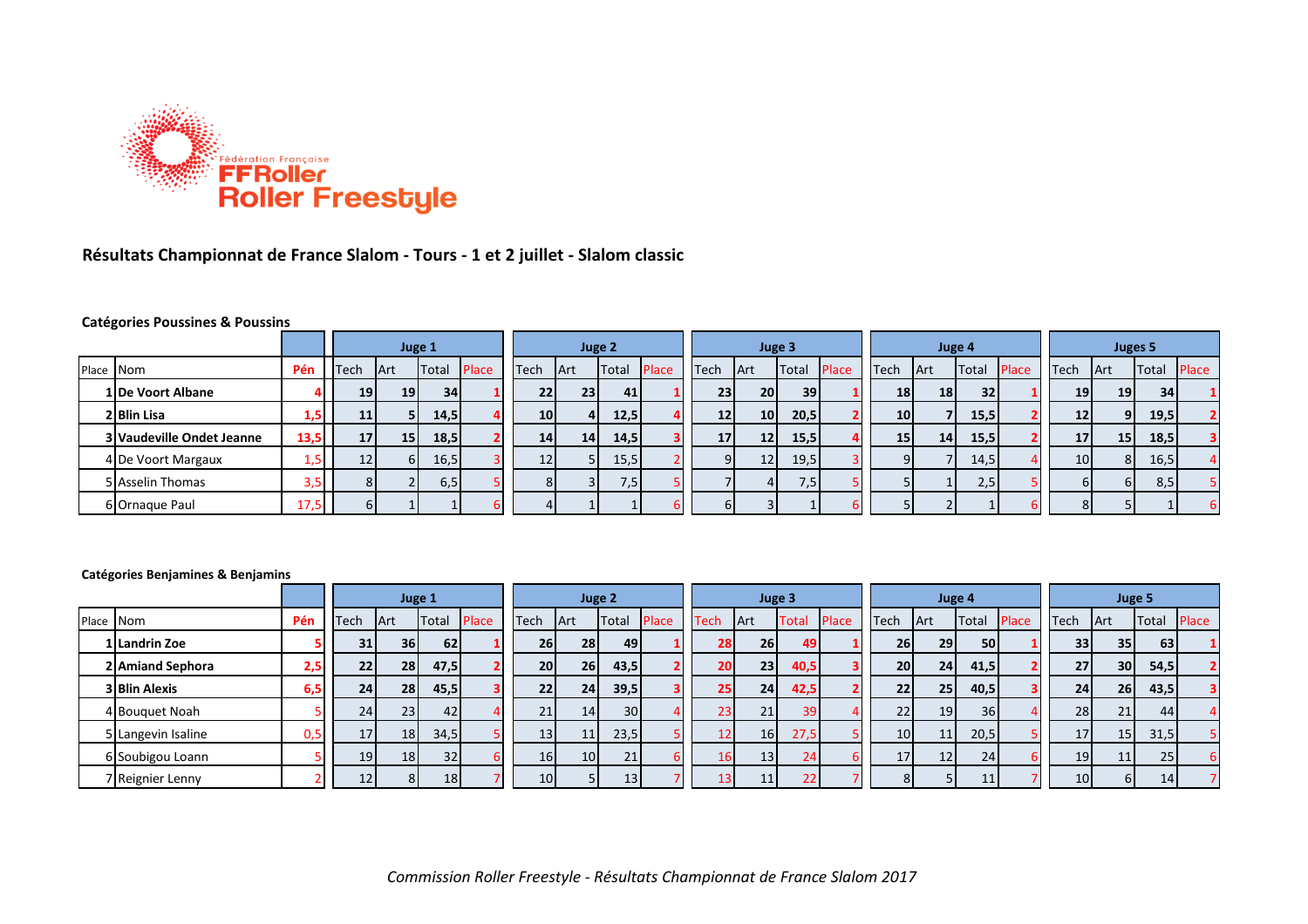### **Catégorie Minimes**

|           |                        |      |                 |                 | Juge 1 |              |                 |                 | Juge 2          |       |                 |                 | Juge 3       |              |                 |                 | Juge 4       |              |                 | Juge 5          |                 |              |
|-----------|------------------------|------|-----------------|-----------------|--------|--------------|-----------------|-----------------|-----------------|-------|-----------------|-----------------|--------------|--------------|-----------------|-----------------|--------------|--------------|-----------------|-----------------|-----------------|--------------|
| Place Nom |                        | Pén. | Tech            | Art             | Total  | <b>Place</b> | Tech            | <b>IArt</b>     | Total           | Place | Tech            | <b>IArt</b>     | <b>Total</b> | <b>Place</b> | Tech            | <b>Art</b>      | <b>Total</b> | <b>Place</b> | Tech            | <b>Art</b>      | Total           | <b>Place</b> |
|           | 1 De Galassus Titouan  | 3,5  | <b>30</b>       | <b>36</b>       | 62,5   |              | <b>28</b>       | 34 <sub>1</sub> | 58,5            |       | 28              | <b>28</b>       | 52,5         |              | <b>30</b>       | 35 <sub>1</sub> | 61,5         |              | 30I             | 35              | 61,5            |              |
|           | 2 Menard Remy          |      | 25              | 28              | 49     |              | 25 <sub>1</sub> | 26 <sup>1</sup> | 47              |       | 27 <sup>1</sup> | 24              | 47           |              | 29 <sup>1</sup> | 30 <sup>1</sup> | 55           |              | 35 <sub>1</sub> | 32 <sub>l</sub> | 63              |              |
|           | <b>3 Deniaud Ethan</b> |      | 26              | 29              | 49     |              | 24              | 25 <sub>1</sub> | 43 <sub>l</sub> |       | 26 <sup>1</sup> | 24              | 44           |              | 21              | 22              | 37           |              | 24 <sup>1</sup> | 26 <sup>1</sup> | 44              |              |
|           | 4 Le Matoc H Martin    | 9,5  | 24              | 28              | 42,5   |              | 23              | 26              | 39,5            |       | 21              | 27              | 38,5         |              | <b>20</b>       | 23 <sup>1</sup> | 33,5         |              | 20 <sup>1</sup> | 22              | 32,5            |              |
|           | 5 Prezeau Benoit       |      | 14              |                 | 20     |              | 15              |                 | 21              |       | 17 <sup>1</sup> | 12              | <b>28</b>    |              | 14              | 11              | 24           |              |                 |                 | 12              |              |
|           | 6 Griveau Nicolas      | 12   | 18 <sup>1</sup> | 12 <sub>l</sub> | 18     |              | 18              | 12              | 18              |       | 19              | 15 <sub>1</sub> |              |              | 19 <sup>1</sup> | 16 <sup>1</sup> | 23           |              | 14              | $\mathbf{Q}$    | 11 <sup>1</sup> | -6           |

#### **Catégorie Vétérans**

|           |                        |     |                 |                 | Juge 1 |              |                 |                 | Juge 2       |              |                 |                 | Juge 3          |              |                 |                 | Juge 4 |              |                 |            | Juge 5 |              |
|-----------|------------------------|-----|-----------------|-----------------|--------|--------------|-----------------|-----------------|--------------|--------------|-----------------|-----------------|-----------------|--------------|-----------------|-----------------|--------|--------------|-----------------|------------|--------|--------------|
| Place Nom |                        | Pén | <b>Tech</b>     | <b>Art</b>      | Total  | <b>Place</b> | Tech            | <b>IArt</b>     | <b>Total</b> | <b>Place</b> | Tech            | <b>Art</b>      | <b>Total</b>    | <b>Place</b> | <b>Tech</b>     | Art             | Total  | <b>Place</b> | Tech            | <b>Art</b> | Total  | <b>Place</b> |
|           | 1   Guillou Herve      | 1,5 | 29 <sub>l</sub> | 32 <sub>1</sub> | 59,5   |              | 33 <sup>1</sup> | 38 l            | 69,5         |              | 30 <sup>1</sup> | <b>26</b>       | 54,5            |              | 27              | <b>261</b>      | 51,5   |              | 30 <sup>1</sup> | 27         | 55,5   |              |
|           | 2 Chalot Ken           | 01  | 28              | <b>28</b>       | 56     |              | 32              | 35 <sub>1</sub> | 67           |              | 28              | 30 <sup>1</sup> | 58 <sup>1</sup> |              | 25 <sub>1</sub> | 30 <sup>1</sup> | 55     |              | 24 <sup>1</sup> | 29         | 53     |              |
|           | <b>3 Dupire Fabien</b> | 2,5 | 24              | <b>25</b>       | 46,5   |              | 22              | 17              | 36,5         |              | 18              | 14              | 29,5            |              | 22              | <b>20</b>       | 39,5   |              | 25 <sub>1</sub> | 26         | 48,5   |              |
|           | 4 Vu Van Kha Vincent   |     | 22              | 22              | 43     |              | 20 <sup>1</sup> | 16 <sup>1</sup> | 35           |              | 18              | 15 <sub>l</sub> | 32              |              | 19 <sup>l</sup> | 18              | 36     |              | 17 <sup>1</sup> | 13         | 29     |              |
|           | 5 Sow Guy              | 2,5 | <b>18</b>       | 13              | 28,5   |              | 18              | 14              | 29,5         |              | 17 <sup>1</sup> | 18              | 32,5            |              | 15 <sub>l</sub> | 15 <sup>1</sup> | 27,5   |              | 22              | 24         | 43,5   | 4            |
|           | 6 Jankowski Emmanuel   |     | <b>16</b>       | 10 <sup>1</sup> | 20     |              | 14              |                 | 15           |              | 14              | 10 <sup>1</sup> | 18              |              | 13              | 9 <sup>1</sup>  | 16     |              | 11              | 8I         | 13     | 6            |

### **Catégorie CJS Filles**

|           |                         |     |                 |                 | Juge 1 |       |                 | Juge 2          |       |       |                 |                 | Juge 3          |              |                 | Juge 4          |           |              |                 | Juge 5          |          |              |
|-----------|-------------------------|-----|-----------------|-----------------|--------|-------|-----------------|-----------------|-------|-------|-----------------|-----------------|-----------------|--------------|-----------------|-----------------|-----------|--------------|-----------------|-----------------|----------|--------------|
| Place Nom |                         | Pén | Tech            | Art             | Total  | Place | Tech            | <b>Art</b>      | Total | Place | Tech            | <b>Art</b>      | Total           | <b>Place</b> | Tech            | <b>Art</b>      | Total     | <b>Place</b> | Tech            | <b>Art</b>      | Total    | <b>Place</b> |
|           | 1 Granjon Zoe           | 1,5 | 33 <sup>1</sup> | <b>36</b>       | 67,5   |       | 33              | 35              | 66,5  |       | 36 <sup>1</sup> | 34              | 68,5            |              | 35 <sub>1</sub> | <b>36</b>       | 69,5      |              | 35 <sub>1</sub> | 37 <sup>1</sup> | 70,5     |              |
|           | 2 Bouquet Alix          |     | 31              | 34 <sub>1</sub> | 65     |       | 30 <sup>1</sup> | 34 <sub>1</sub> | 64    |       | 33              | 35 <sub>1</sub> | <b>68</b>       |              | 32 <sub>1</sub> | 36 <sup>1</sup> | <b>68</b> |              | 33              | 29              | 62       |              |
|           | 3 Cochey-Cahuzac Eva    | 3,5 | 16 <sub>l</sub> | 18 <sup>l</sup> | 30,5   |       | 14              | 16              | 26,5  |       | 22              | 24              | 42,5            |              | 20 <sup>1</sup> | 23 <sup>1</sup> | 39,5      |              | 24              | 20 <sup>1</sup> | 40,5     |              |
|           | 4 Arbona Chloe          | 4,5 | 16              | 16              | 27,5   |       | 15              | 13              | 23,5  |       | 20              | 18              | 33,5            |              | 20 <sub>1</sub> | 22              | 37,5      |              | 25              | 27              | 47,5     |              |
|           | 5 Loutrein Oceane       |     | 18              | 16              | 32     |       | 15              | $\mathbf{Q}$    | 22    |       | 18              | 16              | 32              |              | 17              | 14              | <b>29</b> |              | 20              | 16              | 34       |              |
|           | 6 Autin Bettina         |     | 131             | 11              | 21     |       | 11              |                 | 12    |       | 16              | 12              | 25 <sub>1</sub> |              | 13              | 11              | 21        |              | 14              | 10 <sup>1</sup> | 21       | -61          |
|           | 7 Desmazes Marie Oceane | 0,5 |                 |                 | 10,5   |       |                 |                 | 8,5   |       | 13              | 10 <sup>1</sup> | 22,5            |              | 10              | 41              | 13,5      |              | 10 <sub>l</sub> | -61             | 15,5     |              |
|           | 8 Perrot Lucie          |     |                 |                 |        |       |                 |                 |       |       | 8 <sup>1</sup>  |                 | 10 <sup>1</sup> |              | 10              |                 | 12        |              | 8               |                 | $\Omega$ |              |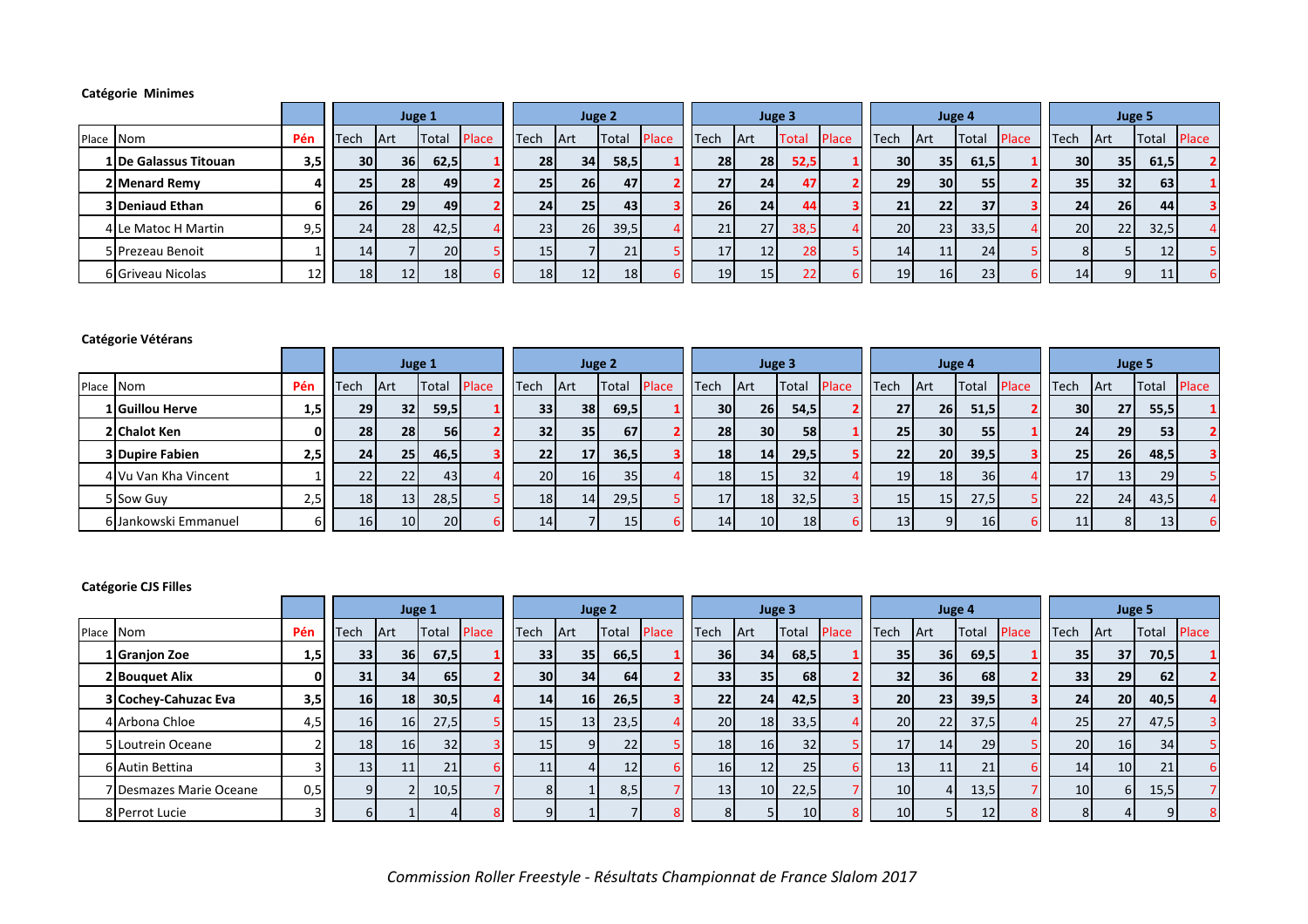#### **Catégorie CJS FGarçons**

|           |                       |     |                 |                 | Juge 1    |       |             |                 | Juge 2 |       |      |                 | Juge 3          |              |      | Juge 4          |                 |       |                 | Juge 5     |                 |       |
|-----------|-----------------------|-----|-----------------|-----------------|-----------|-------|-------------|-----------------|--------|-------|------|-----------------|-----------------|--------------|------|-----------------|-----------------|-------|-----------------|------------|-----------------|-------|
| Place Nom |                       | Pén | Tech            | <b>Art</b>      | Total     | Place | <b>Tech</b> | Art             | Total  | Place | Tech | <b>Art</b>      | Total           | <b>Place</b> | Tech | <b>Art</b>      | <b>Total</b>    | Place | Tech            | <b>Art</b> | Total           | Place |
|           | Lebois Romain         |     | 40 <sup>I</sup> | 45              | 83        |       | 39          | 45 <sub>l</sub> | 82     |       | 40   | 46 <sup>I</sup> | 84              |              | 41   | 45              | 84              |       | 44              | 45         | 87              |       |
|           | 2 Menard Nathan       | 1,5 | 38 <sup>l</sup> | 45              | 81,5      |       | 37          | 44              | 79,5   |       | 36   | 42              | 76,5            |              | 37   | 41              | 76,5            |       | 38              | 43         | 79,5            |       |
|           | 3 Thierry Teddy       |     | 34              | 38              | <b>70</b> |       | 32          | 35              | 65     |       | 34   | 35 <sub>1</sub> | 67              |              | 34   | 36 <sup>1</sup> | 68              |       | 35 <sub>1</sub> | 36         | 69              |       |
|           | 4 Rutard Marius       | 1,5 | 32 <sup>1</sup> | 37              | 67,5      |       | 31          | 35              | 64,5   |       | 33   | 34              | 65,5            |              | 33   | 39              | 70,5            |       | 31              | 35         | 64,5            |       |
|           | 5 Hairy Tomy          | ΩI  | 29              | 30 <sup>1</sup> | 59        |       | 29          | 26              | 55     |       | 32   | 34 <sub>l</sub> | 66 <sup>I</sup> |              | 32   | 31              | 63              |       | 30 <sub>l</sub> | 27         | 57              |       |
|           | 6 Hairy Jeremy        | 2,5 | 24              | 24              | 45,5      |       | 27          | 23              | 47,5   |       | 30   | 32 <sub>1</sub> | 59,5            |              | 28   | 27              | 52,5            |       | 25              | 19         | 41,5            |       |
|           | 7 Van Overloop Hannes |     | 25              | 19              | 39        |       | 23          | 16              | 34     |       | 28   | 29              | 52              |              | 31   | 29              | 55              |       | 23              | 18         | 36              |       |
|           | 8 Martin Quentin      | 0,5 | 15 <sub>1</sub> | 13              | 27,5      |       | 16          | 13              | 28,5   |       | 18   | 16              | 33,5            |              | 17   | 13              | 29,5            |       | 17              | 14         | 30,5            | 8     |
|           | 9 Rapp Charles        | 14  |                 |                 |           |       | 14          |                 |        |       | 16   | 14              | 16              |              | 16   | 14              | 16 <sup>1</sup> |       | 14              | 16         | 16 <sup>1</sup> |       |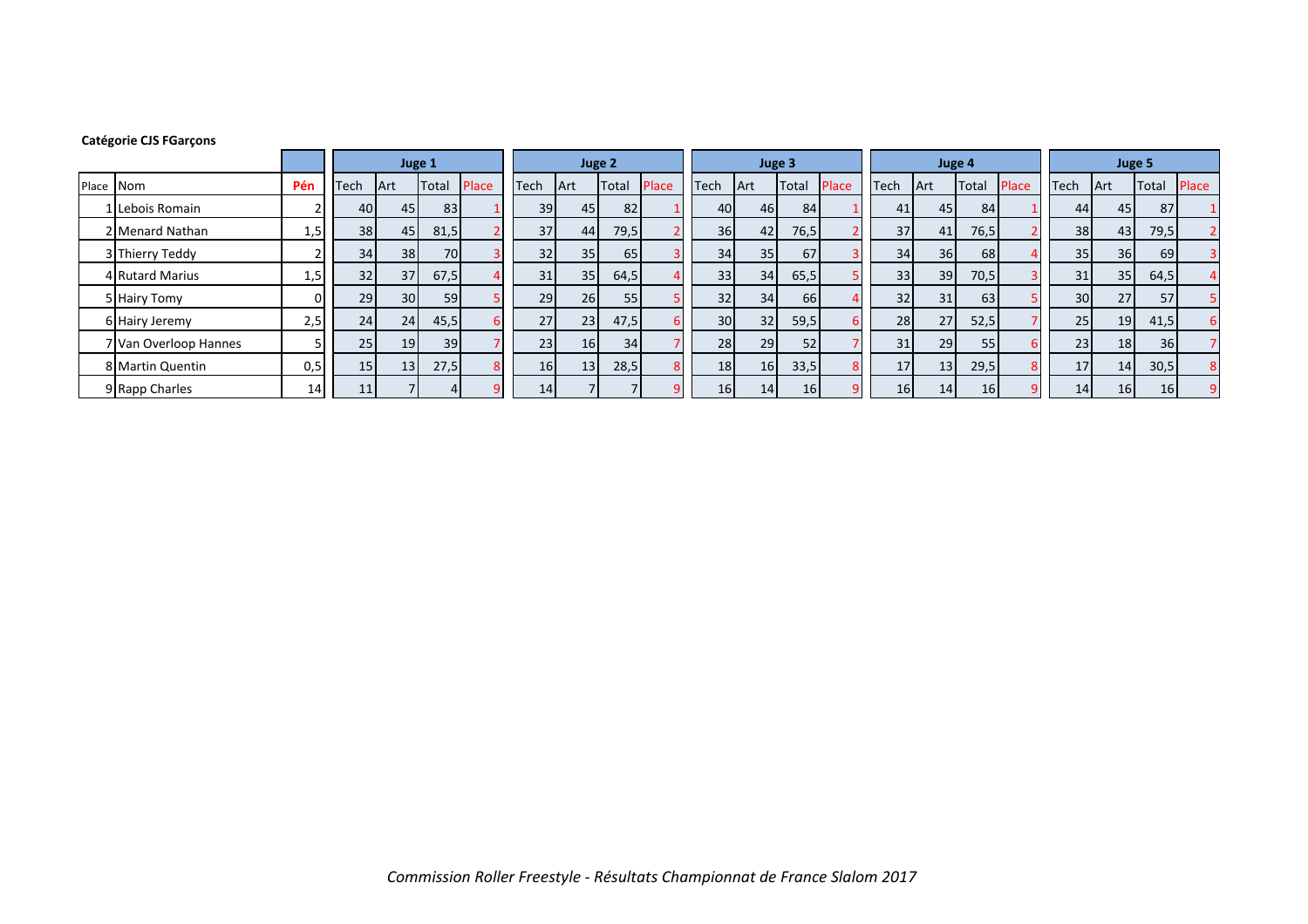

# **Résultats Championnat de France Slalom - Tours - 1 et 2 juillet 2017 - Slalom battle**

| <b>Classement</b> | Licence | Club                                                        | <b>Nom</b>             | Catégorie |
|-------------------|---------|-------------------------------------------------------------|------------------------|-----------|
|                   | 196500  | <b>SAM ROLLER SPORTS</b>                                    | Granjon Zoe            |           |
| 2                 | 196499  | <b>SAM ROLLER SPORTS</b>                                    | <b>Granjon Lily</b>    |           |
| 3                 | 208741  | <b>SKATE MACHIN ARSACAISE</b>                               | <b>Bouquet Alix</b>    |           |
| 4                 | 42546   | <b>DRAGON RIDERS</b>                                        | Cochey-Cahuzac Eva     |           |
| 5                 | 347139  | SPORT URBAIN NAZAIRIEN RIDE                                 | Landrin Zoe            |           |
| 6                 | 176394  | <b>AMSCAS</b>                                               | Arbona Chloe           |           |
| 7                 | 252270  | <b>DRAGON RIDERS</b>                                        | Amiand Sephora         |           |
| 8                 | 181528  | SKATE MACHIN ARSACAISE                                      | Loutrein Oceane        |           |
| 9                 | 320650  | A CHACUN SES PATINS A BREST                                 | Lecomte Marie          |           |
| 9                 | 320661  | ROLLER CLUB LES NORDIKS DE TOURAINE De Voort Albane         |                        |           |
| 9                 | 288302  | ROLLER CLUB DE PORNICHET                                    | Armingeat Cleo         |           |
| 9                 | 325978  | <b>DRAGON RIDERS</b>                                        | Soubigou Loann         |           |
| 13                | 299891  | A CHACUN SES PATINS A BREST                                 | Hernandez Laurine      |           |
| 13                | 292454  | ROLLER DOLE TAVAUX                                          | Perrot Lucie           |           |
| 13                | 287377  | <b>SPUC PESSAC</b>                                          | <b>Blin Lisa</b>       |           |
| 13                | 271829  | ROLLER CLUB DE PORNICHET                                    | <b>Poussier Maelie</b> |           |
| 13                | 311564  | SPORT URBAIN NAZAIRIEN RIDE                                 | Langevin Isaline       |           |
| 13                | 292572  | A CHACUN SES PATINS A BREST                                 | Berrekama Assia        |           |
| 19                | 322545  | A CHACUN SES PATINS A BREST                                 | Le Gac Margaux         |           |
| 19                | 284371  | <b>SPUC PESSAC</b>                                          | Desmazes Marie Oceane  |           |
| 19                | 384838  | ROLLER CLUB LES NORDIKS DE TOURAINE Vaudeville Ondet Jeanne |                        |           |
|                   |         |                                                             |                        |           |